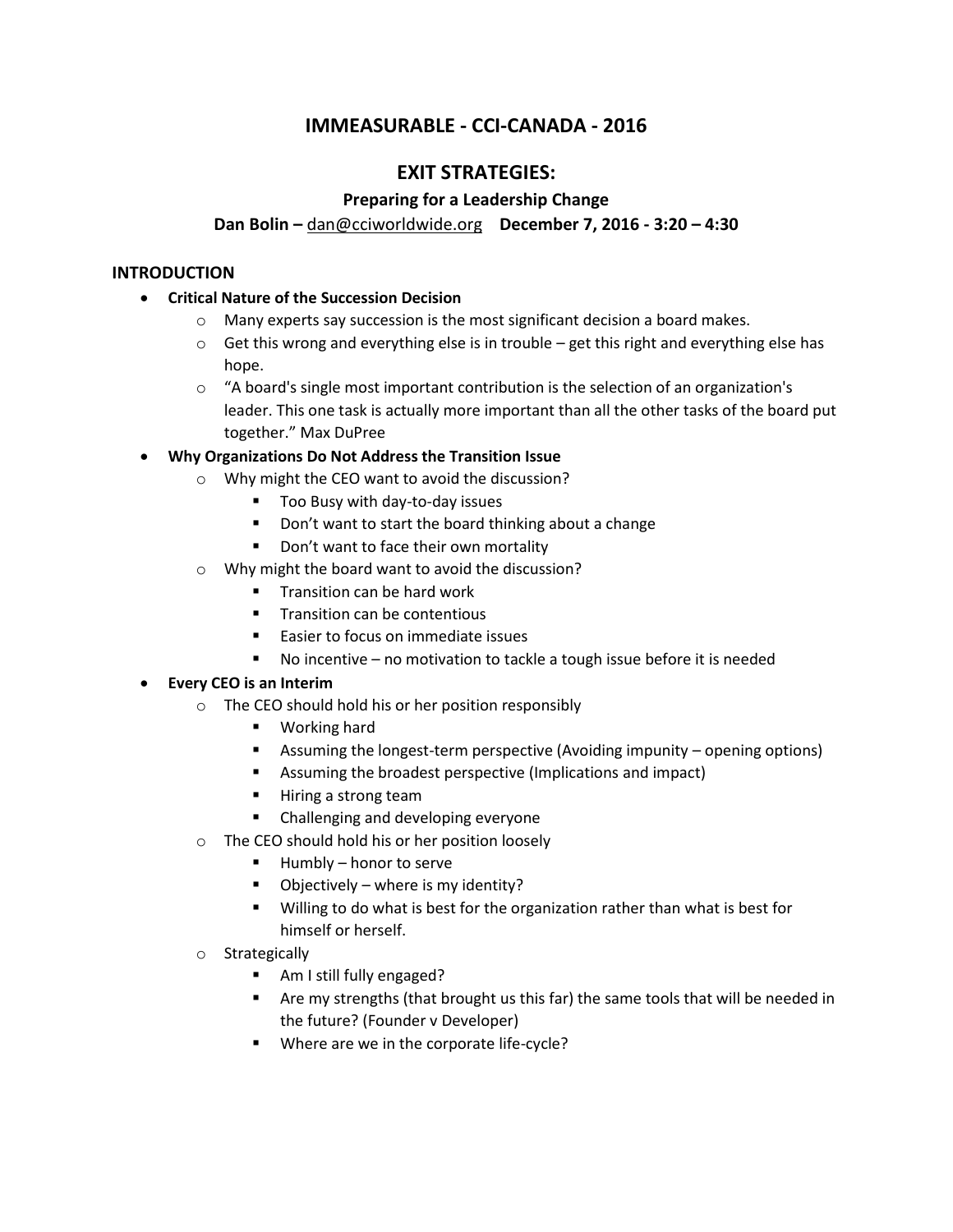### **SUCCESSION CULTURE**

- **A Pervasive Culture of Personal and Professional Development**
	- o Ministry to campers and staff Jesus 5,000 and 12
	- $\circ$  CFO What if we pay for all this staff training and they leave?
	- $\circ$  CEO What if we don't and they stay?
- **Why camps are a wonderful place to develop leaders**
	- o Close personal relationships
	- o Intense work/life interface (Role Models)
	- o Immediate feedback (Good place to make mistakes)
	- o Incremental Advancement (Good place for challenge and growth)
	- o Spiritual focus
- **A Specific Development Plan Within the Top Management Team**
	- o Capacity
		- **Self-Awareness**
		- **E** Knowledge
		- **Experience**
		- **Emotional Strength**
		- **Empathy**
	- o Trust
		- **•** Competency
		- **E** Character
		- **Consistency**
		- **EXECUTE:** Shared Emotional Experiences
		- **Transparency**
	- o Vision
		- **Clear Direction (Ability to say 'no')**
		- **Worthy Goal**
		- **Wise Timing**
		- **Unifying Focus**
		- Godly Outcomes (and Process)
	- o Inspiration
		- $\blacksquare$  Embodiment within the leader
		- **Communication skills**
		- Valuable Benefits (Desired Change)
		- **Energy**
		- **Honorable Use of Legitimate Power**
- **What Personal and Professional Development Includes**
	- o Modeling Quality Leadership
	- o Honoring Strong Followers
	- o Providing Structured and Challenging Growth Opportunities
	- o Sharing Planning, Decision Making and Problem Solving Responsibilities
	- o Accountability and Rewards for Outcomes and Process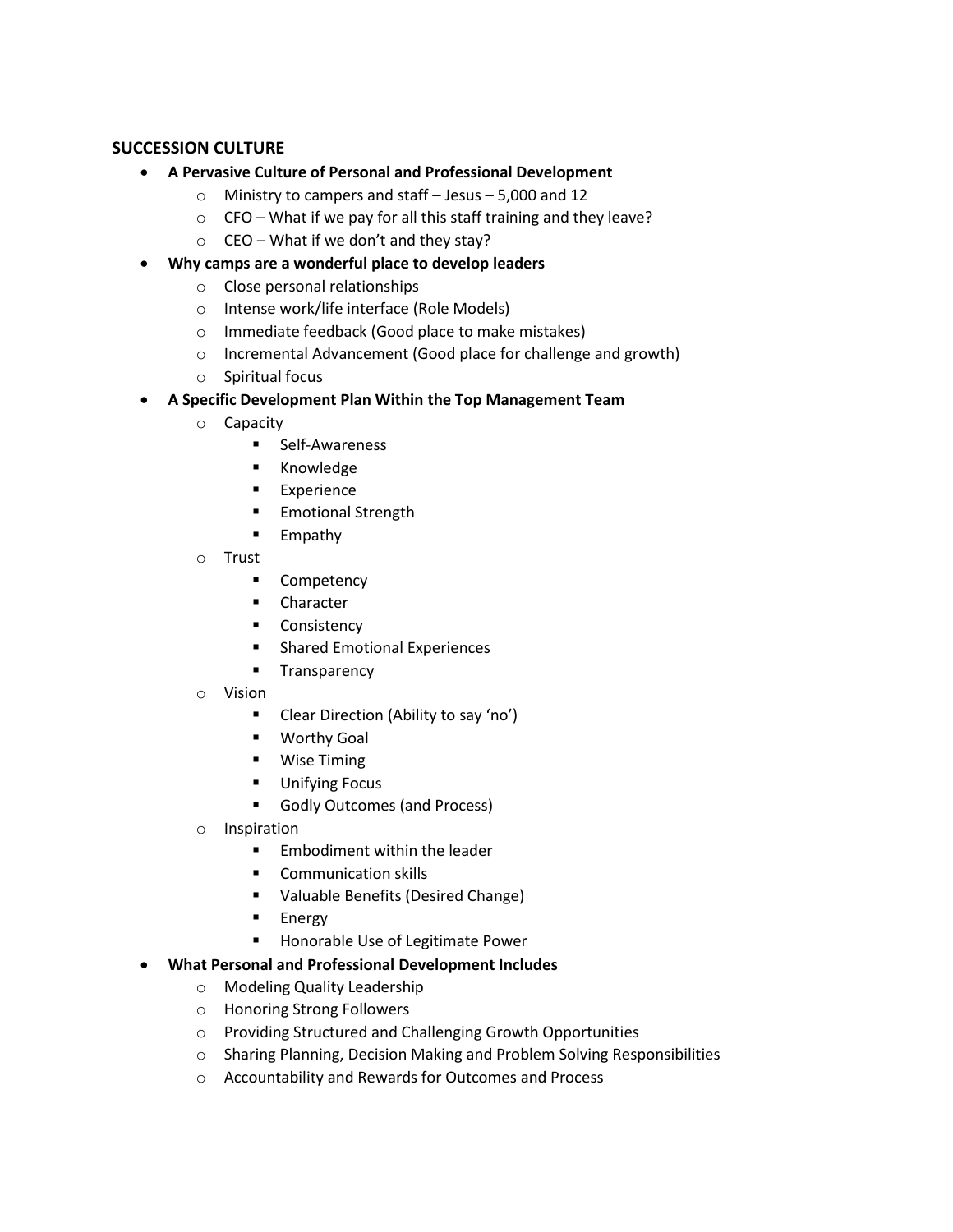- **How Personal and Professional Development Works (I Timothy 3:1)**
	- o Aspiration –- Stretching
	- o Office –- Responsibility/Position
	- o Desires –- Moral and Ethical Tests
	- o Noble Work –- Service of Others

### **DEPARTURE ISSUES**

- **Unexpected Departures**
	- o Called to a new position
	- o Professional Problem Termination
		- **Money management**
		- **Time/Project Management**
		- **People Management**
		- **Failure to Perform up to Expectations**
		- (This is a Board hiring problem shared blame)
	- o Personal Problem Termination
		- Moral failure
		- **Interpersonal Conflict**
		- **•** Other
	- o Personal Problem Resignation
		- **Health Issue**
		- **Family Issue**
		- **Death**
- **Anticipated Departures**
	- o Retirement
	- o Anticipated life changes (parents children grandchildren)
	- o Term-Limit (Denominational Moves)
- **Transition Preparation**
	- o **Simple Plan**
		- One three pages
		- Simple statements about what should happen
		- $\blacksquare$  A guide not a master
		- Reality will look different in the moment
	- o **Short-term Plan**
		- Who will step into the day to day leadership on an interim basis?
			- Staff member?
			- Board member?
			- Outsider?
		- How long will they serve?
			- Set time? (3 months  $-1$  year  $-2$  years)
			- Until a trigger? (Next board meeting search concluded)
		- What can he or she do and not do? (Authority and Limits)
			- Same as Full-Time CEO?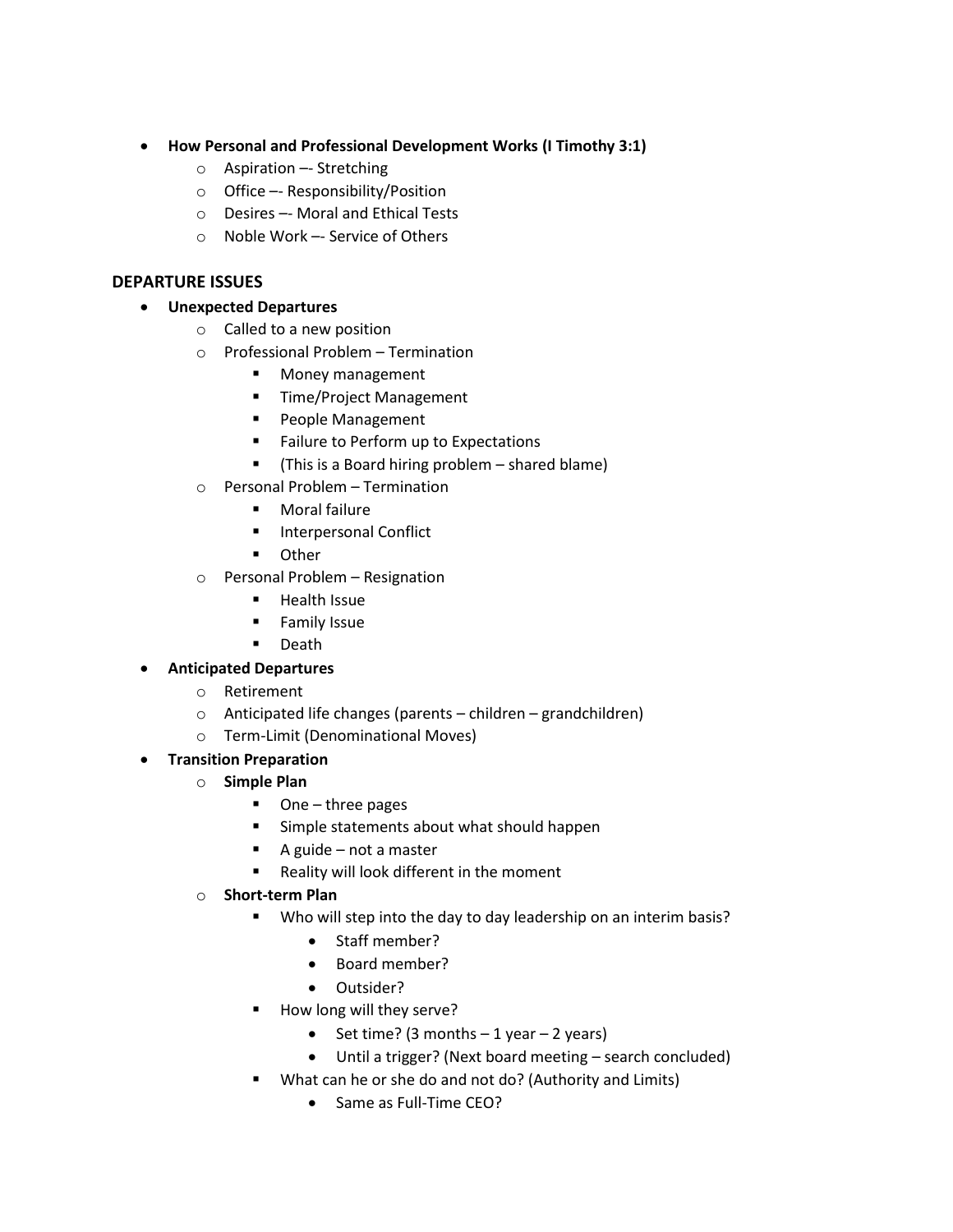- Limited Authority?
	- o Spending
	- o HR Decisions
	- o Programs
	- o Communication
	- o Other
- To whom do they report?
	- Full Board?
	- Board Chair?
	- Transition Committee?
- o **Long-term Plan**
	- Who will lead the search?
	- $\blacksquare$  How long will it take?
	- What steps will be followed?
	- (See Selection Section)

# **Related Details**

- o Severance Salary
- o Benefits
- o Over time or lump sum?
- **Honoring the Former CEO**
	- o Trust God
	- o Avoid burning bridges
	- o Err on the side of over-honoring

### **SELECTION ISSUES**

- **Prayer**
- **Search Committee** 
	- $\circ$  Size (3 7)
	- o Make up
		- **Board Chair?**
		- **Staff?**
		- **EXEC** Church/Representative Leaders?
		- **Founder?**
		- **•** Departing CEO?
	- o Responsibility Clear
		- Decide or Recommend?
		- **How many?**
		- **By when?**
- **Consultant/Search Firm**
	- o To conduct the search? (On going)
	- o To advise about the search process? (One time meeting)
- **Process** 
	- o Develop Position Profile
		- **-** Desired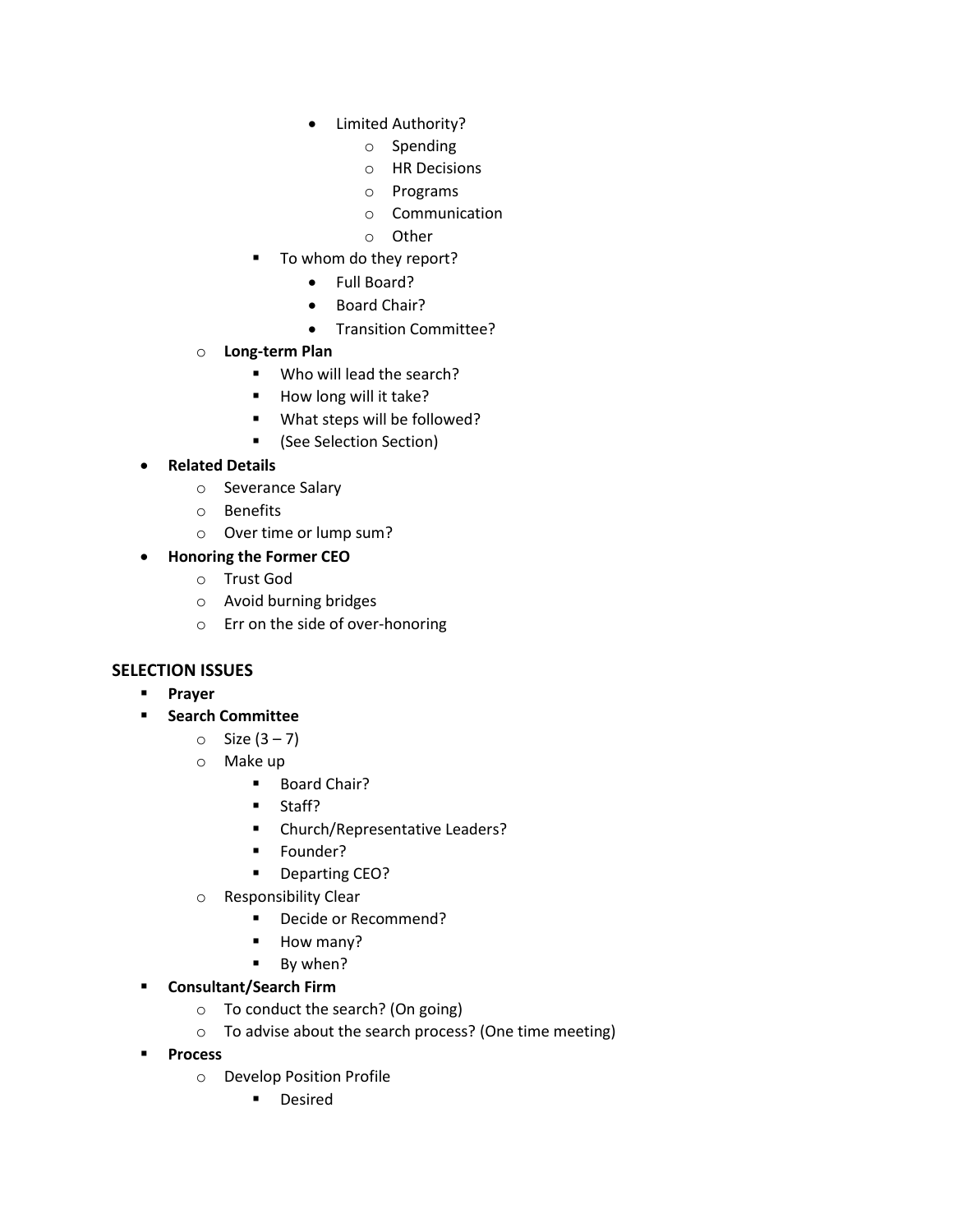- **Acceptable**
- **Unacceptable**
- o Announcement and General Advertising
	- **Profile**
	- **-** Closing Date?
	- **How to respond**
	- **•** Confidentiality
- o Pursuing Specific Candidates
	- Would you pray and consider?
	- Do you know anyone?
- o Screening Applicants (Against the Profile)
- o Reference Checks
	- **F** Specific Questions to ask each Reference
	- **Seek secondary References**
- o First Interview
	- **F** Specific Questions to ask each Candidate
	- What have you done in similar circumstances?
	- Off Guard Questions See how they respond
- o Finalist(s)
	- We tend to see the best in candidates and obscure their weaknesses
	- We tend to assume the strengths of the current CEO and hire to cover his or her weaknesses
- o Possibly Additional Interviews
- o Presentation to the Board for Further Interview(s)
	- One at a time
		- Group process (2-3-4-5)
- o Selection
	- **Compensation Details**
	- **Acceptance**

#### **On-Boarding**

- o Welcome CEO (and Family)
- o Announcement
- o Office set-up
- o Introductions
	- **Staff**
	- **•** Donors
	- **Key Stakeholders**
- o Support during the first few months
- o Honoring the Past

#### **TRANSITION ISSUES**

- **Document Review**
	- o Position Profile
	- o Job Description